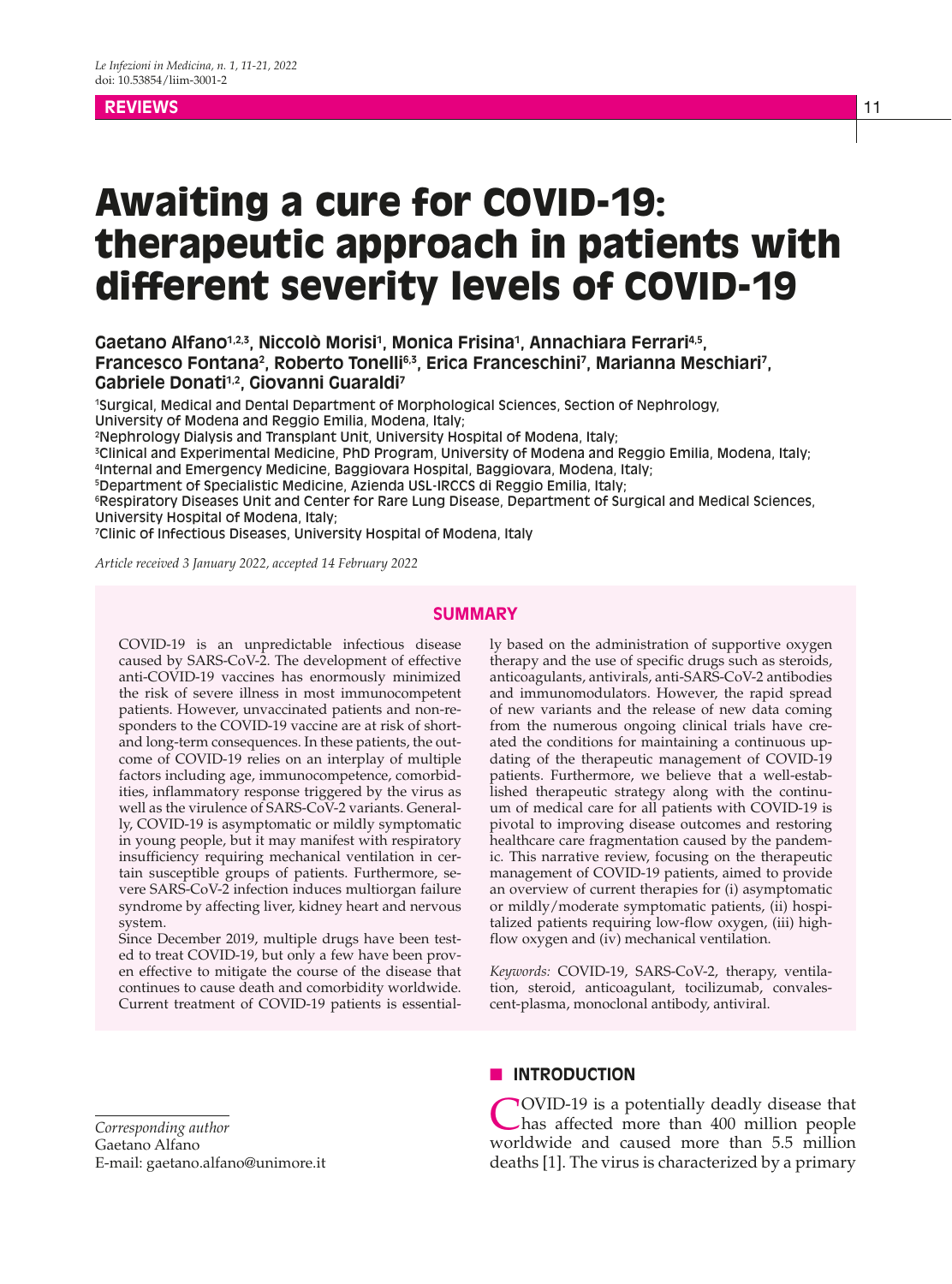tropism for the respiratory system, but it can lead to sepsis, prothrombotic state, kidney injury, liver injury and neuronal disorders in the most severe forms of the disease [2-8]. Age and burden of comorbidities (i.e., hypertension, obesity, metabolic disease, cardiovascular disease, chronic lung disease, renal disease) are the most relevant determinants for poor outcomes [9-11]. Indeed, risk factors of severe disease rise steadily with age, with more than 80% of deaths occurring in adults older than age 65 years [12]. The prognosis of COV-ID-19 is also greatly influenced by health-care access, COVID-19 vaccination status as well as the virulence of the virus [13-15]. However, despite the unprecedented developmental activity in diagnostics and vaccines, there is still a large unmet medical need to improve clinical outcomes of unvaccinated patients and vaccine non-responders.

The evolving data on treating COVID-19 patients and the different spectrum of disease severity hampers the process of identifying a unified therapeutic strategy for the treatment of COVID-19 [16, 17]. In addition, in a setting of healthcare crisis, there is the perception of fragmentation of care, especially among physicians not directly involved in the management of these patients. In light of this background, we propose an overview of the evidence-based therapeutic strategy aimed to provide a continuum of care ranging from delivery of primary care for asymptomatic infection to the delivery of advanced care for severe acute respiratory distress syndrome (ARDS) requiring mechanical ventilation. This narrative review provides up-to-date insights into the management of 1) asymptomatic or mildly/moderate symptomatic patients,



**Figure 1 -** Schematic representation of symptoms, treatment and outcome of patients with COVID-19 according to the disease severity. Mortality rates of COVID-19 have been extracted from data published by Tzotzos SJ et al. [75] and Grassinelli et al. [76] in unvaccinated patients.

Note: \*The monoclonal antibodies available are sotrovimab, casirivimab-imdevimab, and bamlanivimab-etesevimab. The clinical efficacy of monoclonal antibodies depends on genomic characterization of SARS-CoV-2; # Plasma with high levels of antibodies.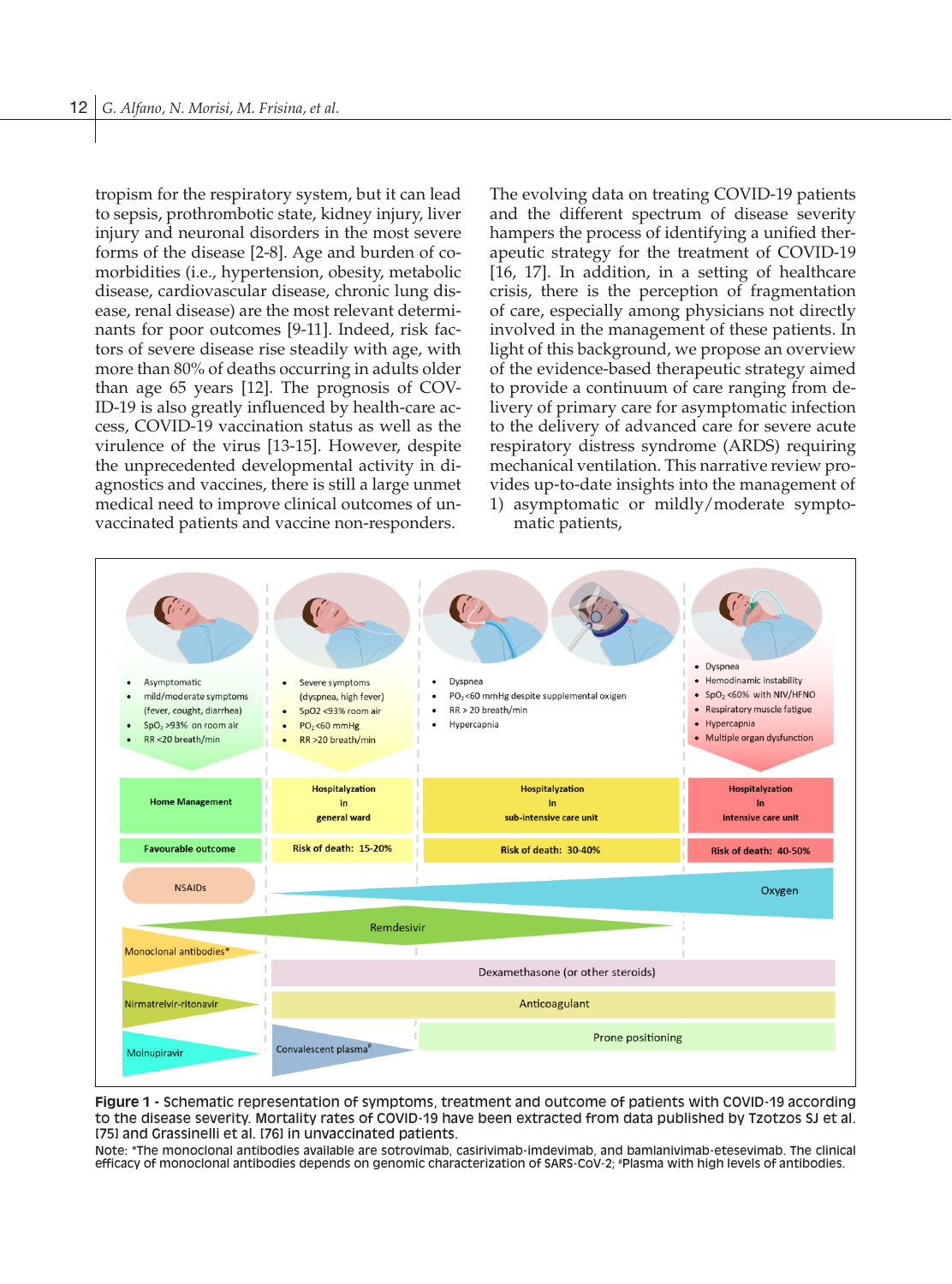- 2) hospitalized patients requiring low-flow oxygen,
- 3) high-flow oxygen and
- 4) mechanical ventilation (Figure 1).

#### *Information sources and search strategy*

We conducted a targeted search of medical and scientific literature in the following databases: "MEDLINE", "Scopus" and "Google Scholar". The terms used in our search strategy were "CO-VID therapy" or "COVID treatment" or "COVID management" or "COVID medicines" or "COVID guidelines". The selection of the articles was accomplished by the authors after the screening of titles and abstracts followed by the retrieval and screening of full-text articles.

#### *Asymptomatic and mildly symptomatic patients*

This group of patients includes asymptomatic and mildly symptomatic patients who do not require hospital admission up to the resolution of the disease. In unvaccinated patients, asymptomatic COVID-19 accounts for approximately 40% to 45% of infections with a prevalence ranging from 6.3% to 96% across studies [18]. Natural history is favorable and treatment is unnecessary in this setting. It is worth noting that asymptomatic or paucisymptomatic patients experience a faster viral clearance than their symptomatic counterparts. Self-isolation is required to avoid the spread of the virus in the community. With this regard, the impact of asymptomatic patients in viral transmission does not appear negligible since they usually have a high viral load shedding.

In mildly symptomatic patients, fatigue, myalgia, headache, fever, cough, anorexia are the most common symptoms of COVID-19. Other non-specific symptoms may be diarrhea, anosmia, ageusia, nausea and vomiting. The standard of care relies on close monitoring of these patients to recognize a rapid worsening of symptoms or development of dyspnea that generally occurs within 11.5 days [19].

Adequate nutrition and fluid intake are recommended for all symptomatic patients to face inflammation-induced anorexia and dehydration. As a caveat, anti-SARS-CoV-2 therapeutics are of greatest benefit for nonhospitalized patients who have risk factors for progression to severe COV-ID-19. The key elements to prioritize treatment are: age, vaccination status, immune status, and clinical risk factors.

First-line treatment of outpatients consists of non-steroidal anti-inflammatory drugs (NSAIDs) (e.g., acetaminophen, ibuprofen, etc.) to relieve symptoms such as fever and myalgia [20,21]. Paracetamol and inhibitors of cyclo-oxygenase-1 should be limited to a few days to avoid liver toxicity and acute kidney injury, respectively.

Remdesivir, a nucleotide prodrug of an adenosine analog, is approved for the treatment of highrisk asymptomatic outpatients. This antiviral has shown to be superior to placebo in shortening time to recovery even though the benefits on mortality and need for intubation are still unclear [22]. Remdesivir is administered intravenously in adults and adolescents (aged ≥12 years and weighing ≥40 kg) at the dose of 200 mg on the first day, followed by 100 mg once a day for two days. This antiviral is not advised in patients with a GFR of less than 30 ml/min due to a lack of clinical data. However, a cohort study of 46 patients with varying grades of kidney dysfunction, including patients with renal failure, did not show any adverse effects from remdesivir [23].

For asymptomatic patients at high risk of severe COVID-19, the administration of human anti-SARS-CoV-2 monoclonal antibodies has been shown to prevent progression to severe COV-ID-19 [24].

Bamlanivimab plus etesevimab, casirivimab plus imdevimab and sotrovimab received emergency use authorizations for patients aged >12 years. All these anti-SARS-CoV-2 antibodies are targeted to bind epitopes of the spike protein. Bamlanivimab plus etesevimab has in vitro activity against Alpha B1.1.7 and Delta b1.617.2; casirivimab plus imdevimab against Alpha B1.1.7, Beta B.1.351, Gamma P.1 and Delta B1.617.2; sotravimab against all the variants including Omicron B.1.1. 529.

US Food and Drug Administration (FDA) has authorized tixagevimab plus cilgavimab for pre-exposure prophylaxis of unvaccinated COVID-19 in patients and non-responders to vaccination because of immune compromise**.**

Prescription of monoclonal antibodies must rely on the epidemiology of COVID-19 variants because mutations in the spike protein of SARS-CoV-2 variants may escape from monoclonal antibody neutralization. Omicron variant of concern, the current dominant strain of coronavirus worldwide, is expected to be susceptible to sotrovimab, a monoclonal antibody that targets high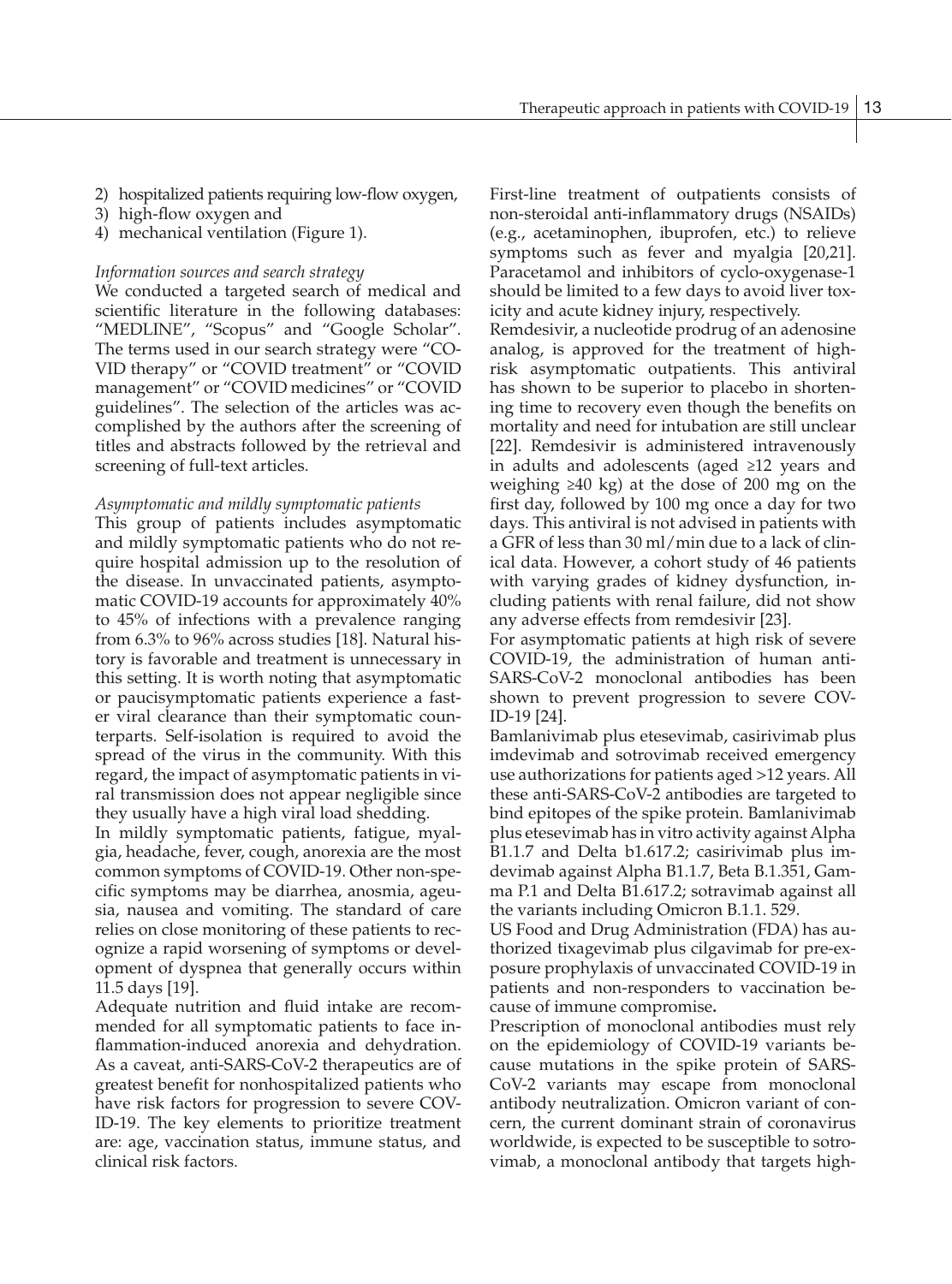ly conserved epitope of spike protein expressed by both SARS-CoV and SARS-CoV-2 [25]. Tixagevimab plus cilgavimab, seems to have 12- to 30-fold lower neutralizing activity in vitro against this variant [26].

Recently, two novel antivirals, nirmatrelvir-ritonavir (300/100 mg BID for 5 days) and molnupiravir (800 mg BID for 5 days) have been authorized for the treatment of COVID-19. Briefly, ritonavir-boosted nirmatrelvir is a protease inhibitor currently being assessed in phase 3 trials for its safety and efficacy. An interim analysis (data not shown) documented that ritonavir-boosted nirmatrelvir reduced the risk of hospitalization or death by 89% compared to placebo in patients, who do not require initiation of supplemental oxygen, treated within three days from symptom onset [27]. This agent must be prescribed in patients aged ≥18 years and it is contraindicated in patients with GFR<30 ml/min or severe hepatic impairment, moreover, the interaction of ritonavir with other drugs should be taken into account before its prescription. Molnupiravir, a nucleoside analog that inhibits SARS-CoV-2 replication, has been shown to reduce the risk of hospitalization or death in at-risk, unvaccinated adults with COV-ID-19 in a randomized trial [28]. Molnupiravir is contraindicated in people aged <18 years due to bone and cartilage toxicity and during pregnancy and lactation. Female contraception is needed for the entire treatment course and 4 days after while for males is contraception is needed for the entire treatment course and 90 days after.

There are many home-based testings aimed to identify outpatients requiring advanced medical care. Monitoring of oxygen saturation by peripheral oximetry is a rapid and effective modality to assess respiratory function with minimally invasive instrumentation. Dyspnea has low predictive accuracy for hypoxia in COVID-19, therefore, exertional desaturation test (e.g., classical or modified six-minute walking test) has been advocated as a useful instrument to detect patients with a poor functional capacity [29]. Adequate physician's guidance is necessary to interpret resting and exertional oxygen saturation which threshold has been set to 93% in non-chronic obstructive pulmonary disease (COPD) patients. More importantly, the recognition of a mismatch between respiratory distress and objective evidence of peripheral hypoxia, probably due to underlying prominent pulmonary perfusion defect, is of crucial importance in order to supply oxygen therapy to patients with moderate hypoxemia (40 to 59 mmHg) despite relatively mild respiratory discomfort (silent hypoxia) [30].

Beyond oxygen desaturation, dyspnea, respiratory muscle effort, fever, respiratory rate >20 breaths per minute are main determinants of the hospital visit, especially if these symptoms develop in subjects at high risk of progressing to a serious illness.

## *Symptomatic patients with low oxygen requirement*

Once established the severity of hypoxemia (mild or moderate) oxygen therapy should be promptly delivered. The initial approach to the hypoxemic patient consists in providing oxygen with lowflow devices such as a nasal cannula or simple face mask. These systems deliver oxygen flow rates at a maximum of 15 liters per minute which is lower than patients' inspiratory demand (approximately 30 L during quite breathing).

Current standard treatment consists of combination corticosteroids, prophylactic anticoagulants and remdesivir unless they are contraindicated. International recommendations suggest titrating oxygen to a target peripheral oxygen saturation  $(SpO<sub>2</sub>) \ge 90\%$ , ideally, the target of  $SpO<sub>2</sub>$  should be between 90% and 96%. A lower target (88%-93%) is warranted in patients with concomitant COPD. Oxygen can be provided using simple nasal cannulas or facial masks with oxygen flow up to around 5-6 L O<sub>2</sub>/minute. If the desired SpO<sub>2</sub> is not achieved and clinical status does not improve, oxygen delivery can be increased by using a non-rebreathing mask. This type of mask is equipped with a reservoir bag filled with 100% oxygen. The non-rebreathing mask requires an oxygen flow of at least 10-15 L/min and provides a higher fraction of inspired oxygen  $(FiO<sub>2</sub>)$  (about 80%) compared to a rebreathing mask or facial mask.

The requirement of supplemental oxygen is a clinical indication for the use of corticosteroids in COVID-19. The administration of corticosteroids has led to the paradigm shift in the clinical management of COVID-19 [31]. The findings coming from the RECOVERY trial, a large multicentric randomized trial, have shown that intravenous dexamethasone at the dosage of 6 mg/daily for 10 days reduces 28-day mortality [32]. Similar re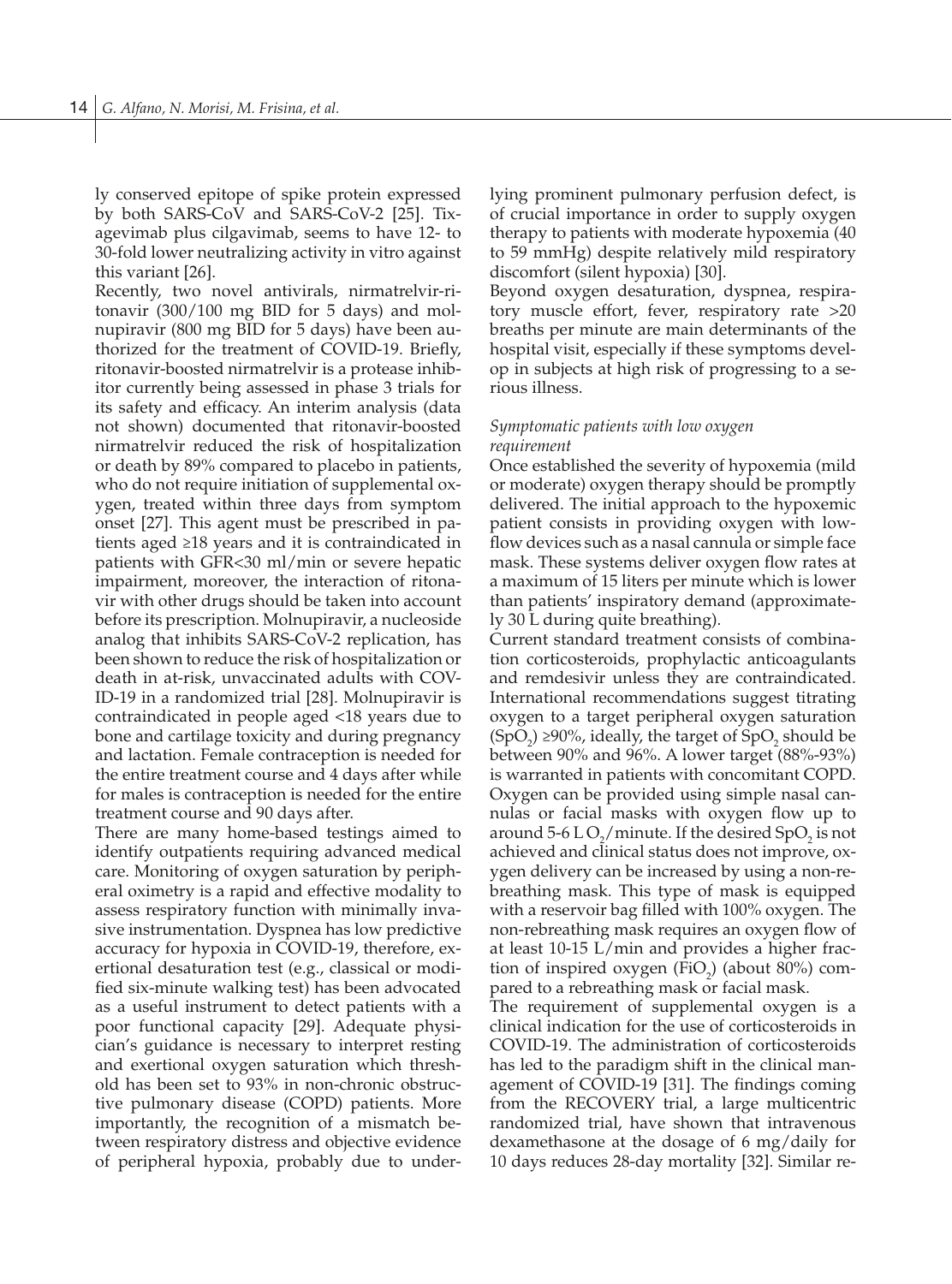sults, albeit not conclusive, have been reported with hydrocortisone in fixed-dose (50 mg [or 100 mg] every 6 hours) or shock-dependent course (50 mg every 6 hours) in patients with severe CO-VID-19 enrolled in the REMAP-CAP trial [33]. However, some aspects of corticosteroid therapy in COVID-19 patients remain unclear. In particular, a significant proportion of patients with severe COVID-19 requiring oxygen support has a period of hospitalization longer than 10 days and probably a higher dose of corticosteroid may be helpful to modulate the COVID-driven inflammatory response [34]. Although data on other corticosteroids are more limited than those for dexamethasone, reasonable alternatives at equivalent doses include methylprednisolone 32 mg, prednisone 40 mg, or hydrocortisone 150 mg. It is important to note that there is not a clear benefit to administering corticosteroids to non-hypoxemic patients There is evidence that inflammation and virus-induced endothelial damage increase the risk for arterial and venous thrombotic events. Cerebrovascular, pulmonary, coronary, and other micro-and macrovascular thrombotic complications have been documented in patients who died of COVID-19. Furthermore, thrombotic complications, including lung embolism, occur up to 37% of the hospitalized patients despite prophylactic anticoagulation [35, 36]. Indeed, if the physician recognizes a consistent discrepancy between symptoms and radiology reports, pulmonary embolism needs to be excluded.

Anti-thrombotic protocols are extremely heterogeneous and recommended doses of anticoagulation range from prophylactic to therapeutic anticoagulation. To date, the dilemma between the superiority of therapeutic and prophylactic regimens remains to be explored and requires larger trials before drawing firm conclusions. In particular, the French Working Group on Perioperative Hemostasis and the French Study Group on Thrombosis and Hemostasis have proposed anticoagulation dose escalation in subjects with obesity (BMI≥30), high oxygen demand, need for mechanical ventilation, severe inflammatory syndrome (e.g., fibrinogen >8g/L), hypercoagulability (e.g., D-dimers >3000 ng/ml) [37].

For normal-weight patients the prophylactic dose of anticoagulant is enoxaparin 4000U subcutaneous (SC) once daily, fondaparinux 2.5 mg SC once daily or calcium heparin 5000U SC twice daily.

For patients with kidney impairment, dose of heparin should be adjusted according to the creatinine clearance. Low molecular weight (LMW) heparin should be halved in patients with a creatinine of less than 30 ml/min albeit, the risk of LMW accumulation can occur also beyond this cut-off; unfractionated heparin is generally reduced by 30% in dialysis and older patients [38]. Remdesivir is part of the armamentarium in patients with pneumonia requiring supplemental oxygen. In this group of patients, total duration of treatment should be at least 5 days and not more than 10.

In the United States, high-titer convalescent plasma has been authorization among hospitalized patients with COVID-19 who have impaired humoral immunity. Nevertheless, the experience with convalescent plasma has yielded conflicting results so far. Few observational and randomized clinical trials demonstrated a benefit of high-titer convalescent plasma in hospitalized patients with COVID-19 who are early in the course of the disease or have impaired humoral immunity [39- 43]. Conversely, a consistent series of randomized clinical trials clearly showed that this potential therapeutic option was ineffective in slowing the progression to severe COVID-19 and reducing the mortality irrespectively of timing or severity of the disease [44-47]. Furthermore, convalescent plasma led to serious transfusion reactions in a restricted number of subjects.

Antibiotic prophylaxis is discouraged in the absence of bacterial superinfection. Distinguishing bacterial pneumonia or sepsis from COVID-19 is challenging and imposes a high index of suspicion in case of high procalcitonin levels, productive cough and deteriorating clinical condition.

Prone positioning is a procedure valid for all patients experiencing hypoxia, even though it is applied in patients with a more severe acute respiratory syndrome. Moving from supine to prone leads to recruit the posterior lung fields and improves the ventilation-perfusion mismatch in non-intubated and intubated patients [48, 49]. Laying on own side or sitting straight up are alternatives if pronation is not feasible as occurs in obese patients.

# *Symptomatic patients with high oxygen requirement* The unprecedented surge of hypoxemic patients

has extraordinarily increased the fragmentary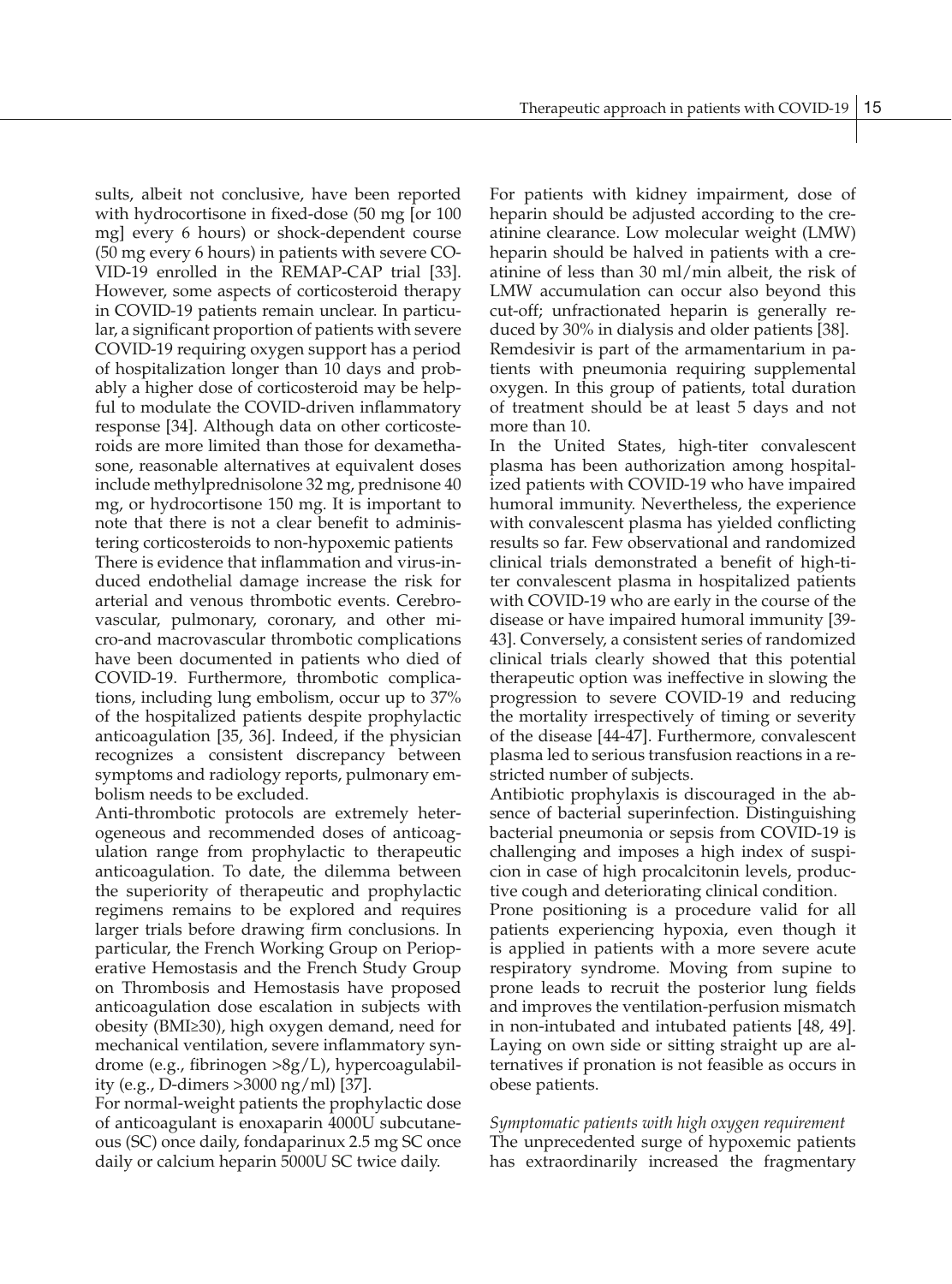knowledge of noninvasive respiratory support strategies delivering  $O_2$  at very high flow. These devices are used in the treatment of hypoxic patients who require controlled increments in  $FiO<sub>2</sub>$ Despite conflicting results on patient outcomes, non-invasive modalities such as high-flow nasal oxygen (HFNO) and non-invasive ventilation (NIV) are a secure bridge over troubled waters for the management of severe hypoxic patients with COVID-19 when an adequate patient selection and clinical judgment is applied.

HFNO is a relatively new technique providing high oxygen flow (50-100 liters/minutes) with a high FiO2 (95-100%) through specially designed nasal cannulae. The beneficial effects of HFNO are multiple and include  $CO<sub>2</sub>$  clearance and reduction of the dead space thereby improving alveolar ventilation. It generates a positive end-expiratory pressure (PEEP) level, which is proportional to the flow rate and the modality of breathing (open vs close mouth breathing). Each 10 L/min increase in flow rate increases mean PEEP by  $0.35$  cm  $H<sub>2</sub>O$ with open-mouth breathing and by  $0.69 \text{ cm } H_2O$ with closed-mouth breathing [50].

NIV includes CPAP (continuous positive airway pressure) and BiPAP (Biphasic Positive Airway Pressure). Facial mask (CPAP or BiPAP) has several limitations (oxygen leakage, mask intolerance) that minimize its effectiveness in hypoxic patients compared to the helmet [19]. CPAP delivers a constant flow of oxygen and generates a constant PEEP that tends to prevent alveolar collapse, increases lung volumes, and improves gaseous exchange. The initial setting requires PEEP of 10 cm  $H_2O$  and FiO<sub>2</sub> of 60% whereas a lower PEEP is used in patients with COPD.

BiPAP is the modality mainly used in patients who remain hypoxic with other modalities of respiratory support or experience respiratory muscle fatigue. BiPAP provides a high driving pressure coupled with a lower one. An inspiratory positive airway pressure (IPAP) is set at  $12{\text -}20$  cmH<sub>2</sub>0 and expiratory positive airway pressure (EPAP) at 4-5 cm H2 O. Pressure support (IPAP-EPAP) should be at least 8 cm  $H_2$ 0.

As the patient adapts to the assisted ventilation, pressure support should be rapidly increased to obtain tidal volumes of more than 400 ml (about 6 cc/kg) and about 6-7 liters per minute to guarantee normal ventilation. Vigilant monitoring of patients is required especially within the first hours after configuration of the parameters. A  $SpO<sub>2</sub>$  between 88-92% and a respiratory rate of <25 breaths per minute demonstrate a favorable response. The goal of oxygen saturation should be preferably obtained by increasing ventilation rather than increasing  $FiO<sub>2</sub>$ . Blood gas analyzer should be performed within 1-2 hours to ensure resolution of hypoxia and exclusion of hypercapnia. The patient should be observed closely for signs of patient-ventilator asynchrony, excessive use of accessory muscles, mask leakage and discomfort.

However, it is worth noting that a high peak pressure and a high tidal volume can increase the risk of barotrauma and volutrauma in a context of a low compliant lung.

When NIV is administered, all patients should receive intensive assistance to avoid the risk of malnutrition and dehydration. Critically ill patients have increased energy requirements (25-30 kcal/kg/day) and an augmentation insensible fluid loss with perspiration  $(>900 \text{ ml}/day)$  [51]. Although humidified ventilation can balance the losses that occur with hyperventilation, intravenous hydration up to 40 cc/kg/daily is often necessary for patients with no fluid intake. A routine check of serum and urine electrolytes is also advisable given the high incidence of serum electrolyte abnormalities [52].

Immunomodulators agents have been used to tame the dangerous inflammatory response experienced by critically ill COVID-19 patients [53]. Recent randomized trials suggest adjunctive use of the interleukin-6 receptor (tocilizumab or sarilumab) and Janus kinase (baricitinib) inhibitors in hospitalized adults with severe COVID-19 [54-56]. Recently, the SAVE-MORE trial showed that early administration of anakinra, a recombinant IL-1 receptor antagonist, in hospitalized patients with moderate and severe COVID-19 significantly reduced 28-day mortality [57].

As a general recommendation, anakinra (100 mg once a day by subcutaneous injection for 10 days) guided by plasma concentration of soluble urokinase plasminogen activator receptor (suPAR) ≥6 ng/mL, tocilizumab (8 mg/kg single [or double] intravenous administration), baricitinib (4 mg orally once daily for up to 14 days) or sarilumab (400 mg as single intravenous administration) should be administered in addition to corticosteroids in patients that have progressively greater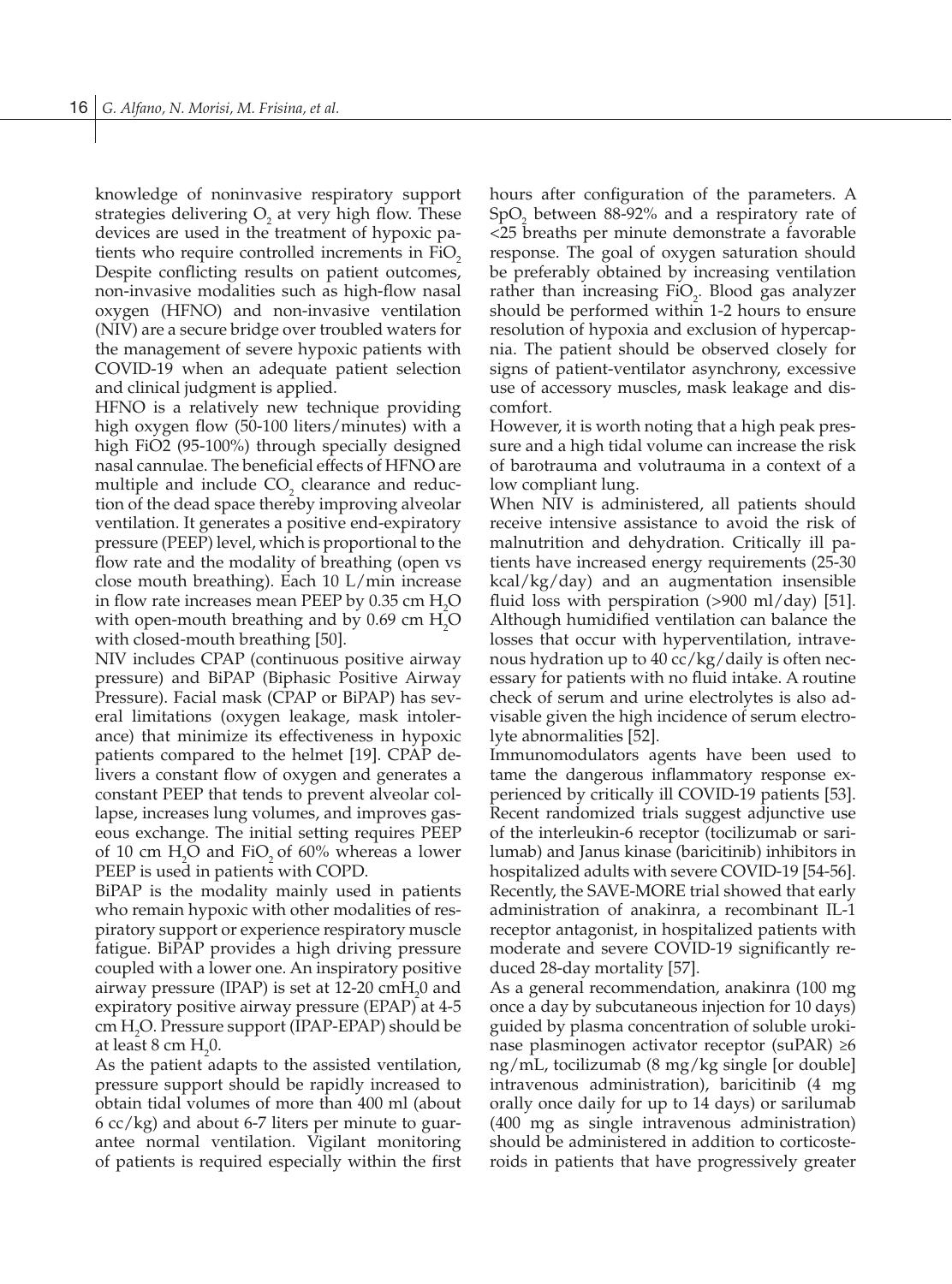oxygen requirements or within 24 to 48 hours of initiation of ICU-level care.

#### *Patients on invasive mechanical ventilation*

Patients who have the potential for functional recovery can benefit from life-sustaining treatments. Once admitted, two-third of patients require invasive mechanical ventilation for the treatment of hypoxia, due principally to ARDS. Despite the first anecdotal recommendations for early intubation, there is now convincing evidence for a higher threshold for intubation, because early intubation, deep sedation, ventilator-associated pneumonia and delayed weaning from mechanical ventilation impact mortality. Clinical conditions leading to intubation include rapidly escalating oxygen requirements (<60 mmHg) despite the use of HFNO and NIV and/or muscular fatigue. Other signs of progression are hypercapnia, respiratory muscle fatigue, worsening of mental status (i.e., delirium), hemodynamic instability or multiorgan failure

ARDS and sepsis and the main causes of ICU admission in patients with COVID-19. Whereas sepsis in COVID-19 is clinically indistinguishable from other episodes of sepsis, ARDS can be specific in terms of clinical features and clinical course. A simplistic approach of COVID-19-associated ARDS describes two patterns of lung involvement [58]:

- 1) type L (low values of elastance, pulmonary ventilation/perfusion ratio, lung weight, and recruitability) and
- 2) type H (high values of elastance, right-to-left shunt, lung weight, and recruitability).

At presentation, most patients show lung involvement consistent with type L, but some of them switch to type H afterward. The causes rely on the synergistic unfavourable effects of worsening COVID-19 pneumonia and patient self-inflicted lung injury. For this subset of patients, lung-protective mechanical ventilation in conjunction with standard supportive care is the cornerstone of treatment. Ventilation strategy is based on low tidal volume, medium-high PEEP and prone position. A simplified shared ventilation strategy consists of a combination of a tidal volume of 6-8 cc/kg of ideal body weight, driving pressure <12 cmH2O and a plateau pressure ≤30 cm H2O. PEEP should be set at 8-12 cm H2O; advisable respiratory rate should range between 15 and 25 breath/minute for a target SpO2 of 92-95%, pH range of 7.30-7.42. If the PaO2/FiO2 ratio remains under 100 despite optimization of ventilator settings, prone positioning is indicated for at least 12 hours/day. The benefits of pronation defined as "oxygenation response to prone position" occur when PaO2/FiO2 ratio rises by 20% or at least 20 mmHg during the first prone position session. In patients with refractory hypoxemia, sustained inflation or stepwise increase of inspiratory pressure and/or of PEEP is considered a rescue therapy for reopening non-aerated or poorly aerated alveoli (recruitment maneuvers). Another therapeutic strategy to rescue severely hypoxic patients is extracorporeal membrane oxygenation (ECMO). This complex supportive treatment should be considered when lung-protective ventilation, pronation and neuromuscular blockade have been unsuccessful. Data from the largest cohort of severely-ill COVID-19 patients showed an estimated cumulative incidence of in-hospital mortality 90 days after ECMO initiation of 37%. Although encouraging, these results suggest caution in patients requiring mechanical circulatory support and extracorporeal cardiopulmonary resuscitation [59]. However, further studies are required to solve the conflicting results of ECMO amongst cohorts of COVID-19 patients due essentially to potential patient selection bias and different technical skills of dedicated healthcare workers. Patients requiring mechanical ventilation require a different therapeutic approach compared to non-ICU admitted patients. The therapeutic strategy is based on high-dose prophylactic anticoagulation, immunomodulators as well as high dosage steroids in the case of ARDS. ICU patients are at particularly high risk of thrombotic complications including pulmonary embolism. Notably, the diagnosis of pulmonary embolism is challenging in patients on mechanical ventilation. For these reasons, intensification of heparin treatment has been proposed in this subset of hospitalized patients. Recent data support this thesis, indeed the use of high-dose prophylactic anticoagulation has been associated with a reduction in thrombotic risk without increasing the risk of bleeding [60]. The documented benefits of corticosteroids in ARDS have also been confirmed in a prospective meta-analysis of 7 randomized clinical trials that included 1703 critically ill patients with COV-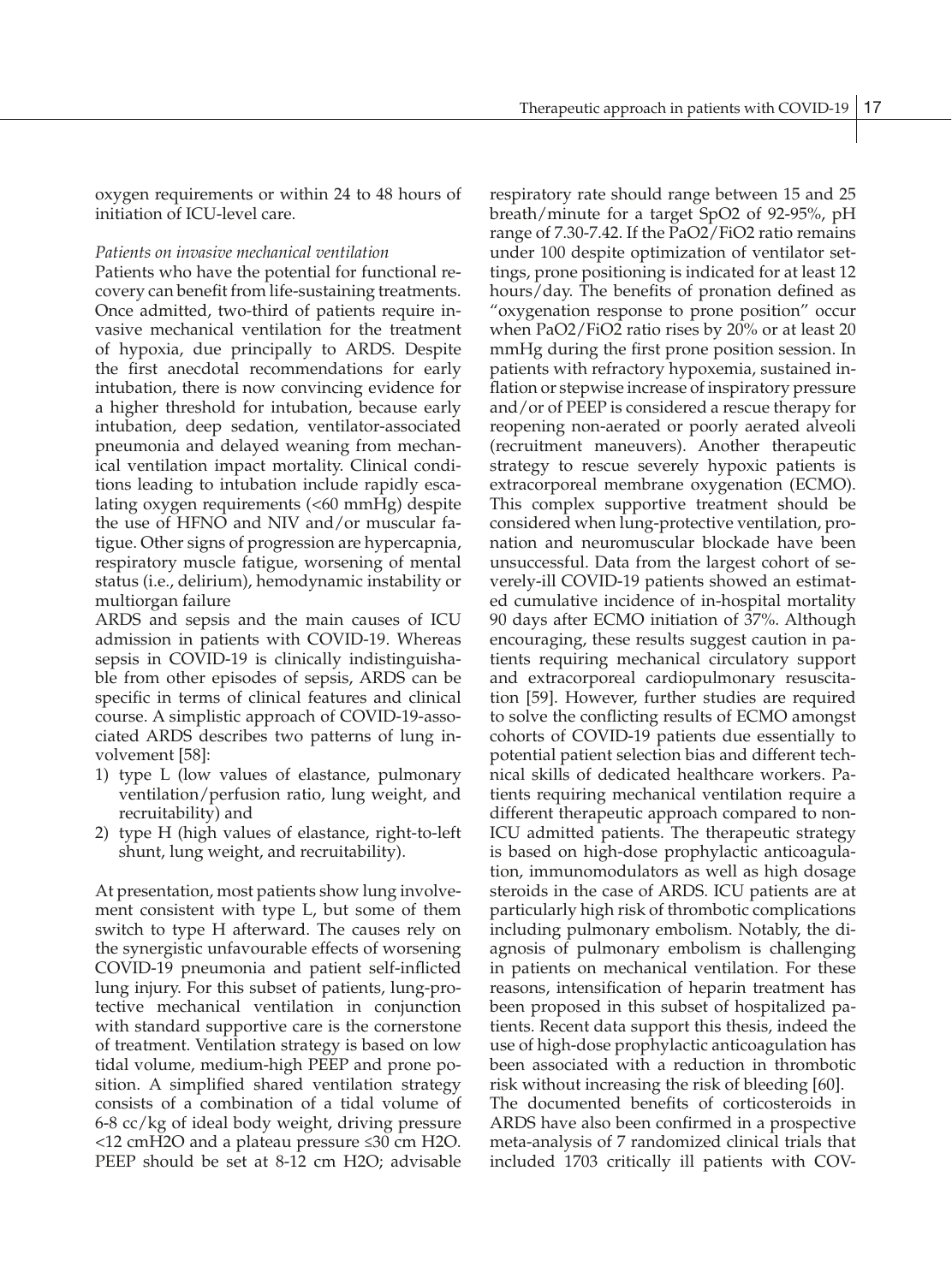ID-19 [61, 62]. In this study, administration of corticosteroids was associated with lower 28-day all-cause mortality compared with standard care or placebo [63].

However, the questions regarding the exact dose of corticosteroids that should be prescribed remain unanswered. Corticosteroids have been used for a prolonged period and at higher doses in patients with non-COVID-19 ARDS [64, 65]. The COVID STEROID 2 Randomized Trial evaluated whether patients with severe and critical COVID-19 may benefit from a higher dose of corticosteroid (12 mg/daily versus 6 mg/daily) than currently recommended. The findings of this study, probably underpowered to identify a significant difference, did not provide a significant survival benefit at 28 days (p=0.07) [66]. Conversely, the CODEX trial, which included only COVID-19 patients on mechanical ventilation for moderate to severe ARDS, revealed benefit from high doses of dexamethasone (20 mg daily for five days, followed by 10 mg daily for five days) [67]. More interestingly, in both these studies, high-dose corticosteroids were not associated with a higher rate of serious adverse events compared to the standard of care [66, 67]. Furthermore, the survival benefit observed in RECOVERY trial participants receiving invasive mechanical ventilation (11% mortality reduction) was comparable to the benefits observed with 200 mg of hydrocortisone for 7 days in septic shock and ARDS (9% mortality reduction) [68].

A growing body of evidence suggested that prolonged treatment and higher dose of corticosteroids provided higher immunomodulatory effects for severely-ill patients with COVID pneumonia [64]. Pulse administration of intravenous methylprednisolone (ranging 125-250 mg daily for 3 days) or pulse methylprednisolone therapy (250 to 500 mg daily for three days) followed by oral prednisone (50 mg orally every day for 14 days) were associated with a better outcome compared to the control group [69-71]. Unclear results have been reported in patients not eligible for other treatments or as rescue therapy treated with high-dose methylprednisolone pulse-therapy (1 gram daily for at least three days) [72]. Lastly, biological agents, such as tocilizumab (sarilumab) anakinra and baricitinib and sarilumab, have been authorized as adjunctive therapy to corticosteroids to prevent disease progression and death in hospitalized adults with COVID-19. The

combined use of these medicaments is off-label and the safety of coadministration is uncertain. More importantly, careful monitoring for signs of systemic or invasive infectious disease (procalcitonin, β-d-glucan, serum galactomannan, liver function tests, neutropenia, HBV, herpes virus, EBV and tubercolosis screening) is required preand post- administration of these immunomodulators [73, 74].

Synthesizing all the available evidence and experience, therapeutic strategy in mechanically ventilated COVID-19-associated ARDS subjects should be patient-specific in order to avoid harmful effects of drugs with a narrow therapeutic index.

Overall, the prognosis of patients admitted to ICU is poor and highly conditioned by advantage age and pre-existing comorbidities. The mortality is about 40-50%, and virtually, all deceased patients have diffused alveolar damage consistent with a diagnosis of ARDS. [75, 76]. Kidney failure requiring dialysis treatment, cardiovascular collapse, and neurologic involvement are the most severe sequelae of severe COVID-19. When multiple organs have been involved the progression to multiorgan failure syndrome is inevitable.

## **n CONCLUSIONS**

Since COVID-19 identification, the increased knowledge of SARS-CoV-2 pathogenesis and the results of randomized trials have raised a higher awareness of potential therapeutic strategies against COVID-19. First of all, the development of COVID-19 vaccines has been a milestone in the therapeutic strategy against SARS-CoV-2 infection. Severe COVID-19 has indeed become a vaccine-preventable disease for most immunocompetent people. However, considering the global rate of unvaccinated people and non-responders to COVID-19 vaccination, the fight against SARS-CoV-2 is not over. In this group of patients, the disease can have a severe and progressive course with multiorgan involvement. The available armamentarium against this infection includes corticosteroids, SARS-CoV-2-neutralising monoclonal antibodies, antivirals, anticoagulants and biological drugs. The choice of these drugs relies principally on the phase of the disease according to the risk of progression and the severity of the clinical manifestations. However, given the rapid spread of emerging variants, drug shortage and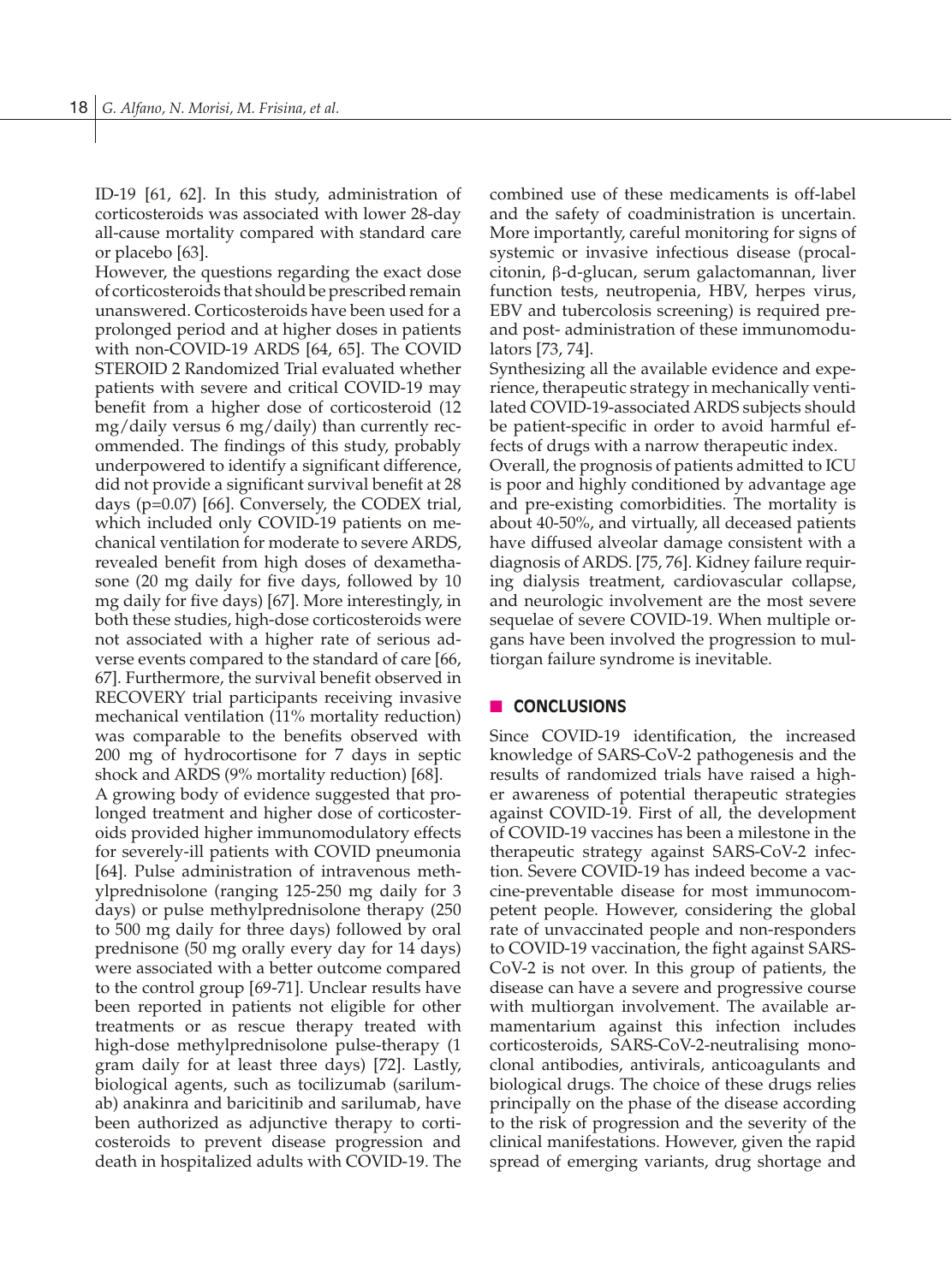limited access to high-cost medicaments, access to updating therapeutic recommendations and therapeutic alternatives has a crucial role in the current management of patients with COVID-19.

#### **Acknowledgments**

We are grateful to the graphic designer, Davide Pellicanò, for his support in the creation of the text illustration.

## **Conflicts of interest**

The authors have no conflicts of interest to declare.

## **Funding**

This study was not funded.

## **Authors' contributions**

Conception: GA, AF. Design of the study and draft of the manuscript: NM, MF, AF, FF, RT, EF, MM, DG. Revision of the manuscript GG, GC.

## **N** REFERENCES

[1] COVID-19 Map. *Johns Hopkins Coronavirus Resour. Cent.* Available at: https://coronavirus.jhu.edu/map. html. Accessed February 13, 2022.

[2] Alfano G, Ferrari A, Fontana F, et al. Incidence, risk factors and outcome of acute kidney injury (AKI) in patients with COVID-19. *Clin Exp Nephrol.* 2021; 25 (11), 1203-14.

[3] Hanff TC**,** Mohareb AM**,** Giri J**,** Cohen JB**,** Chirinos JA. Thrombosis in COVID-19. *Am J Hematol.* 2020; 95 (12), 1578-89.

[4] Vacchi C, Meschiari M, Milic J, et al. COVID-19-associated vasculitis and thrombotic complications: from pathological findings to multidisciplinary discussion. *Rheumatol Oxf. Engl.* 2020; 59(12), e147-e150.

[5] Maese A, Manetti AC, Bosetti C, et al. SARS-CoV-2 and the brain: A review of the current knowledge on neuropathology in COVID-19. *Brain Pathol.* 2021; 31 (6), e13013.

[6] Puelles VG, Lütgehetmann M, Lindenmeyer MT, et al. Multiorgan and renal tropism of SARS-CoV-2. *N Engl J Med.* 2020; 383 (6), 590-2.

[7] Karakike E, Giamarellos-Bourboulis EJ, Kyprianou M, et al. Coronavirus Disease 2019 as cause of viral sepsis: a systematic review and meta-analysis. *Crit Care Med.* 2021; 49 (12), 2042-57.

[8] Alfano G, Ferrari A, Fontana F, al. Twenty-four-hour serum creatinine variation is associated with poor outcome in the novel coronavirus disease 2019 (COVID-19) patients. *Kidney Res Clin Pract*. 2021; 40 (2), 231-40.

[9] Romero Starke K, Petereit-Haack G, Schubert M, et al. The age-related risk of severe outcomes due to CO-VID-19 Infection: a rapid review, meta-analysis, and meta-regression. *Int J Environ Res Public Health.* 2020; 17 (16), E5974.

[10] Ng WH, Tipih T, Makoah NA, et al. Comorbidities in SARS-CoV-2 patients: a systematic review and metaanalysis. *mBio.* 2021; 12 (1), e03647-20.

[11] Rashedi J, Mahdavi Poor B, Asgharzadeh V, et al. Risk factors for COVID-19. *Infez. Med.* 2020; 28 (4):469-74.

[12] WHO/Europe | Statement – Older people are at highest risk from COVID-19, but all must act to prevent community spread**.** Available at: https://www.euro. who.int/en/health-topics/health-emergencies/coronavirus-covid-19/statements/statement-older-peopleare-at-highest-risk-from-covid-19,-but-all-must-act-toprevent-community-spread. Accessed January 2, 2022.

[13] Andraska EA, Alabi O, Dorsey C, et al. Health care disparities during the COVID-19 pandemic. *Semir Vasc Surg.* 2021; 34 (3), 82-8.

[14] Thompson MG, Stenehjem E, Grannis S, et al. Effectiveness of COVID-19 vaccines in ambulatory and inpatient care settings. *N Engl J Med.* 2021; 385 (15), 1355-71.

[15] Oulas A, Zanti M, Tomazou M, et al. Generalized linear models provide a measure of virulence for specific mutations in SARS-CoV-2 strains. *PLoS One.* 2021; 16 (1), e0238665.

[16] Esposito S**,** Noviello S**,** Pagliano P**.** Update on treatment of COVID-19: ongoing studies between promising and disappointing results. *Infez Med.* 2020; 28 (2), 198-211. [17] Aslan AT**,** Akova M**.** Current status of therapeutic alternatives for COVID-19: A narrative review. *Infez Med.* 2021; 29 (3), 312-27.

[18] Oran DP**,** Topol EJ**.** Prevalence of asymptomatic SARS-CoV-2 infection. *Ann Intern Med.* 2020; 173 (5), 362-367.

[19] A. Lauer S, H. Grantz K, Bi Q, et al. The Incubation Period of Coronavirus Disease 2019 (COVID-19) from publicly reported confirmed cases: estimation and application. *Ann Intern Med.* 2020. doi:10.7326/M20-0504. [20] Drake TM, Fairfield CJ, Pius R, et al. Non-steroidal anti-inflammatory drug use and outcomes of COV-ID-19 in the ISARIC Clinical Characterisation Protocol UK cohort: a matched, prospective cohort study. *Lancet Rheumatol.* 2021; 3 (7), e498-e506.

[21] Bensman A**.** Non-steroidal Anti-inflammatory Drugs (NSAIDs) systemic use: the risk of renal failure. *Front Pediatr.* 2020; 7. doi: 10.3389/fped.2019.00517.

[22] Siemieniuk RA, Bartoszko JJ, Ge L, et al. Drug treatments for covid-19: living systematic review and network meta-analysis. *BMJ.* 2020; 370, m2980.

[23] Thakare S, Gandhi C, Modi T, et al. Safety of remdesivir in patients with acute kidney injury or CKD. *Kidney Int. Rep.* 2021; 6 (1), 206-10.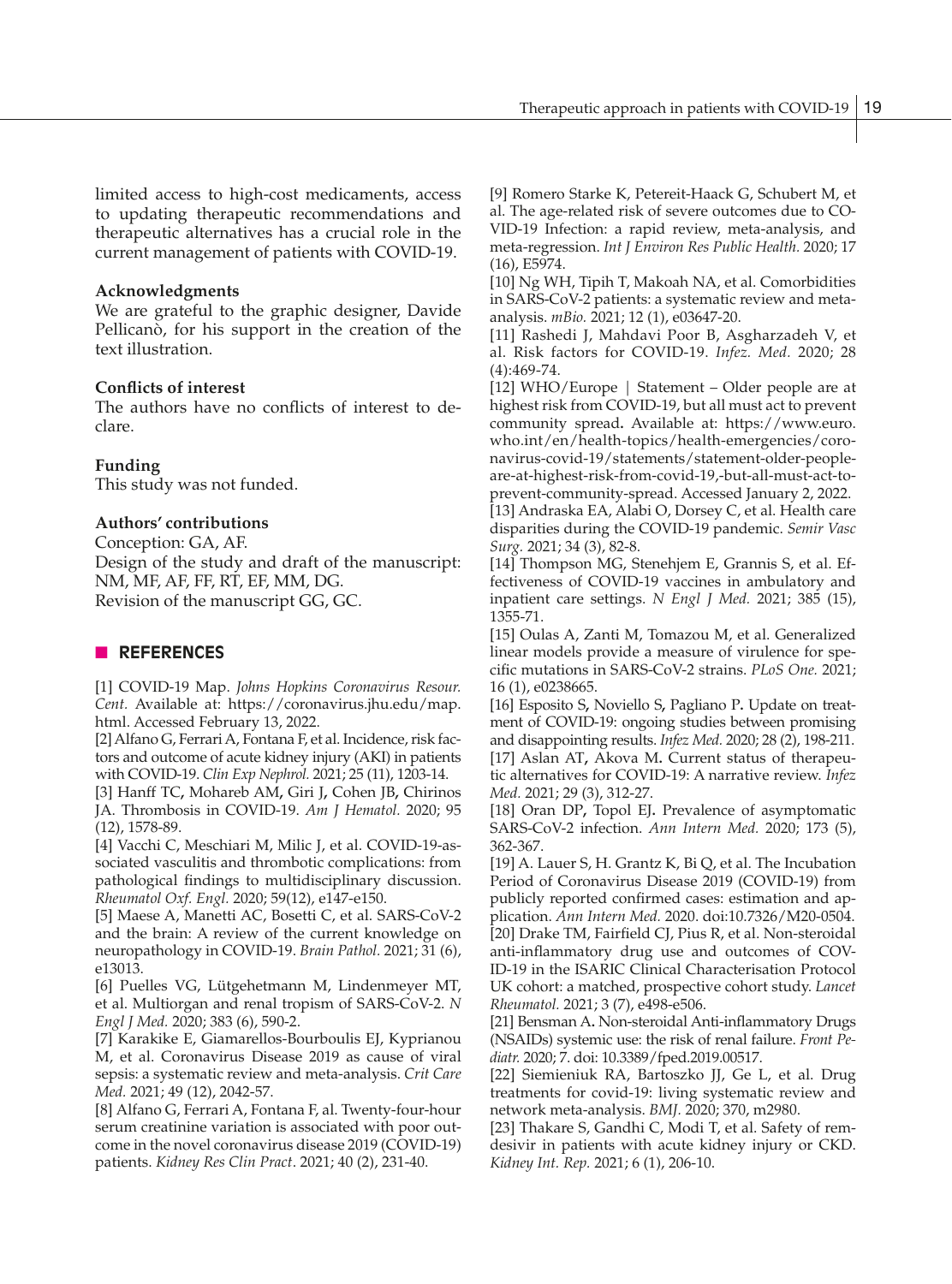[24] Kreuzberger N, Hirsch C, Chai KL, et al. SARS-CoV-2-neutralising monoclonal antibodies for treatment of COVID-19. *Cochrane Database Syst. Rev.* 2021; 9, CD013825.

[25] Cao Y, Wang J, Jian F, et al. Omicron escapes the majority of existing SARS-CoV-2 neutralizing antibodies. *Nature.* 2021. doi: 10.1038/d41586-021-03796-6.

[26] Tixagevimab and Cilgavimab (Evusheld) for Pre-Exposure Prophylaxis of COVID-19**.** *JAMA.* 2022; 327 (4), 384-5.

[27] PF-07321332. *MPP*. Available at: https://medicinespatentpool.org/licence-post/pf-07321332. Accessed January 2, 2022.

[28] Jayk Bernal A, Gomes da Silva MM, Musungaie DB, et al. Molnupiravir for oral treatment of Covid-19 in nonhospitalized patients. *N Engl J Med.* 2021. doi: 10.1056/NEJMoa2116044.

[29] The Diagnostic Accuracy of Subjective Dyspnea in Detecting Hypoxemia Among Outpatients with COV-ID-19 | medRxiv**.** Available at: https://www.medrxiv. org/content/10.1101/2020.08.10.20172262v1. Accessed January 3, 2021.

[30] Fuglebjerg NJU**,** Jensen TO**,** Hoyer N**,** Ryrsø CK**,**  Lindegaard B**,** Harboe ZB**.** Silent hypoxia in patients with SARS CoV-2 infection before hospital discharge. *Int J Infect Dis.* 2020; 99, 100-1.

[31] Arabi YM**,** Chrousos GP**,** Meduri GU**.** The ten reasons why corticosteroid therapy reduces mortality in severe COVID-19. *Intensive Care Med.* 2020; 46 (11), 2067-70. [32] RECOVERY Collaborative Group, Horby P, Lim WS, et al. Dexamethasone in hospitalized patients with Covid-19 - preliminary report. *N Engl J Med.* 2020; doi: 10.1056/NEJMoa2021436.

[33] Angus DC, Derde L, Al-Beidh F, et al. Effect of hydrocortisone on mortality and organ support in patients with severe COVID-19. *JAMA.* 2020; 324 (13), 1317-29.

[34] Cameli P, Bergantini L, d'Alessandro M, Bargagli E. High-dose steroids for the treatment of severe CO-VID-19: a new therapeutic tool? *Intern Emerg Med.* 2021; 16 (5), 1329-30.

[35] Al-Ani F, Chehade S, Lazo-Langner A. Thrombosis risk associated with COVID-19 infection. A scoping review. *Thromb Res.* 2020; 192, 152-60.

[36] Bilaloglu S, Aphinyanaphongs Y, Jones S, Iturrate E, Hochman J, Berger JS. Thrombosis in hospitalized patients with COVID-19 in a New York City health system. *JAMA.* 2020; 324 (8), 799-801.

[37] Susen S, Tacquard CA, Godon A, et al. Prevention of thrombotic risk in hospitalized patients with COV-ID-19 and hemostasis monitoring. *Crit Care Lond Engl.* 2020; 24 (1), 364.

[38] Nagge J, Crowther M, Hirsh J. Is Impaired Renal Function a Contraindication to the Use of Low-Molecular-Weight Heparin? *Arch Intern Med.* 2002; 162 (22), 2605.

[39] Clark E, Guilpain P, Filip IL, et al. Convalescent plasma for persisting COVID-19 following therapeutic lymphocyte depletion: a report of rapid recovery. *Br J Haematol.* 2020; 190 (3), e154-e156.

[40] Thompson MA, Henderson JP, Shah PK, et al. Association of convalescent plasma therapy with survival in patients with hematologic cancers and COVID-19. *JAMA Oncol.* 2021. doi: 10.1001/jamaoncol.2021.1799.

[41] Libster R, Pérez Marc G, Wappner D, et al. Early high-titer plasma therapy to prevent severe Covid-19 in older adults. *N Engl J Med.* 2021; 384 (7), 610-8.

[42] O'Donnell MR, Grinsztejn B, Cummings MJ, et al. A randomized double-blind controlled trial of convalescent plasma in adults with severe COVID-19. *J Clin Invest.* 2021; 131 (13), 150646.

[43] Körper S, Weiss M, Zickler D, et al. Results of the CAPSID randomized trial for high-dose convalescent plasma in patients with severe COVID-19. *J. Clin. Invest.* 2021; 131 (20), e152264.

[44] Li L, Zhang W, Hu Y, et al. Effect of convalescent plasma therapy on time to clinical improvement in patients with severe and life-threatening COVID-19: A Randomized Clinical Trial. *JAMA.* 2020; 324 (5), 460-70. [45] Menichetti F, Popoli P, Puopolo M, et al. Effect of high-titer convalescent plasma on progression to severe respiratory failure or death in hospitalized patients with COVID-19 pneumonia: a randomized clinical trial. *JAMA Netw. Open* 2021; 4 (11), e2136246.

[46] Agarwal A, Mukherjee A, Kumar G, et al. Convalescent plasma in the management of moderate covid-19 in adults in India: open label phase II multicentre randomised controlled trial (PLACID Trial). *BMJ*. 2020; 371, m3939.

[47] Simonovich VA, Burgos Pratx LD, Scibona P, et al. A randomized trial of convalescent plasma in Covid-19 severe pneumonia. *N Engl J Med.* 2021; 384 (7), 619-29.

[48] Damarla M, Zaeh S, Niedermeyer S, et al. Prone positioning of nonintubated patients with COVID-19. *Am J Respi. Crit Care Med.* 2020; 202 (4), 604-6.

[49] Pan C, Chen L, Lu C, et al. Lung Recruitability in COVID-19-associated acute respiratory distress syndrome: a single-center observational study. *Am J Respir Crit. Care Med.* 2020; 201 (10), 1294-7.

[50] Dres M**,** Demoule A**.** What every intensivist should know about using high-flow nasal oxygen for critically ill patients. *Rev Bras Ter Intensiva* 2017; 29 (4), 399-403.

[51] Ndahimana D, Kim E-K. Energy Requirements in Critically Ill Patients. *Clin. Nutr. Res.* 2018; 7 (2), 81-90.

[52] Alfano G, Ferrari A, Fontana F, et al. Hypokalemia in patients with COVID-19. *Clin Exp. Nephrol.* 2021. doi: 10.1007/s10157-020-01996-4.

[53] Coloretti I, Busani S, Biagioni E, et al. Effects of cytokine blocking agents on hospital mortality in patients admitted to ICU with acute respiratory distress syndrome by SARS-CoV-2 infection: retrospective cohort study. *Multidiscip Respi. Med.* 2021; 16 (1), 737.

[54] Snow TAC, Saleem N, Ambler G, Nastouli E, Singer M, Arulkumaran N. Tocilizumab in COVID-19: a meta